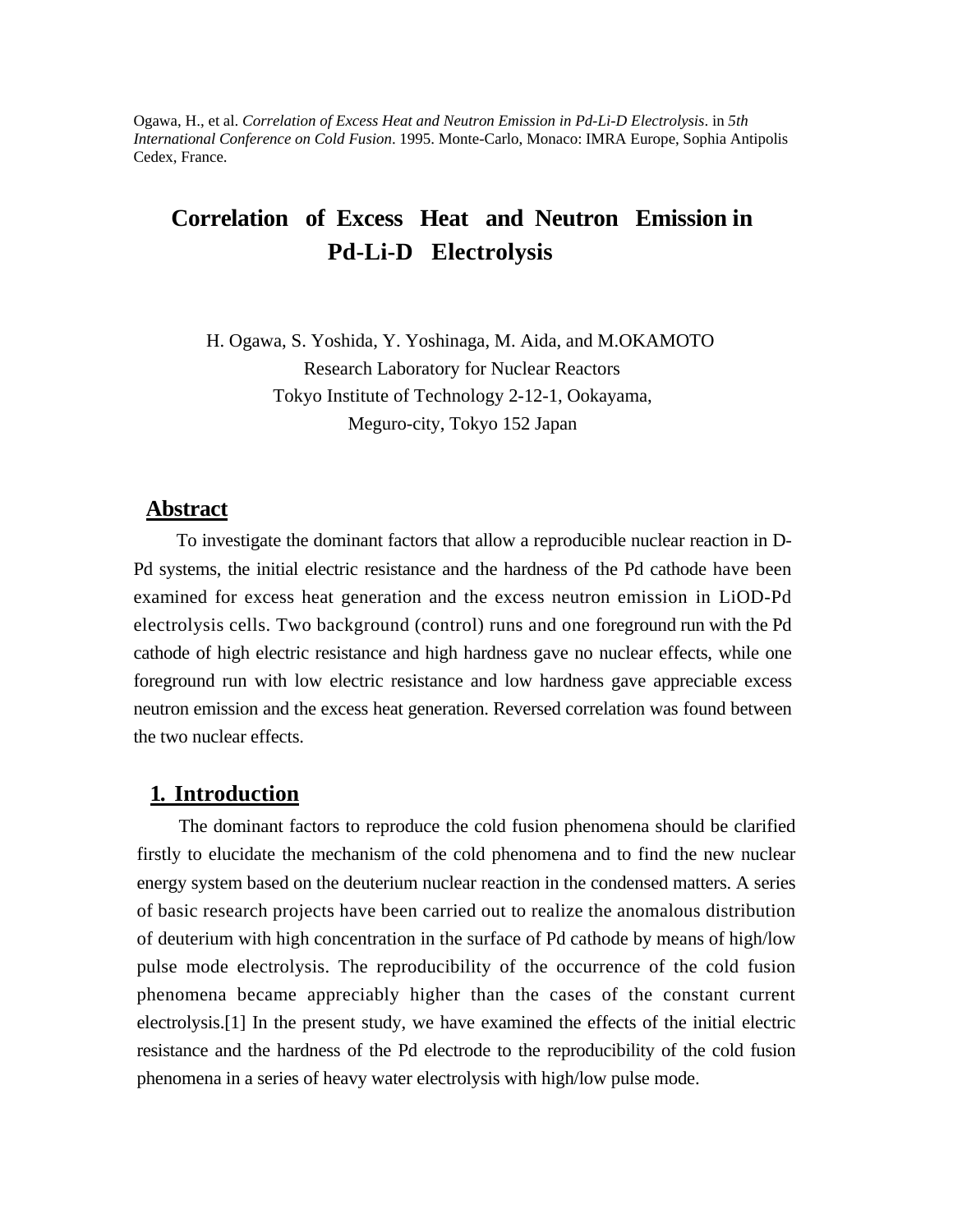### **2. Experimental**

The Pd cathodes used were prepared from a Pd plate of 1mm thickness cut into plates  $10 \text{mm} \times 25 \text{mm}$ . After washing in an ultrasonic bath of acetone and drying in ambient air, their Vicars-hardness was measured and then their electric resistance were evaluated as the cell voltage in Pd-Pt pair in LiOD electrolyte. We selected two pairs of Pd electrodes: one of them is a pair of high electric resistance and high hardness, and the another one is a pair of low electric resistance and low hardness. One pair was used in two background runs with LiOD-Pd system and the pair was used in two foreground runs with LiOD-Pd system.

The electrolysis cells used here were the same cells used in the previous studies reported by the present authors. [1,2,3] The details of an excess heat monitoring system and a NE213 liquid scintillation neutron detector were described in the previous papers.[1,2,3]

The electric current of high density of  $800 \text{mA/cm}^2$  was applied for 1 hour and the low density of 20mA/cm<sup>2</sup> was applied for 3 hours repeatedly for about 25 days. The temperature of the electrolyte was measured by the three thermocouples and the data were stored into a computer in every 30 sec, and the counting rate from the NE213 neutron detector was stored into the computer in every 3 min. The experimental conditions are listed in Table l.

# **3. Results and Discussion**

#### **3-1. Excess heat generation**

The electrolyte temperatures obtained in the couple of background run (Run 3) and foreground run (Run 1) using the Pd cathodes with low electric resistance and low hardness are plotted in Fig. 1 and Fig. 2 as a function of the input power. In Fig. 2, we see an appreciable upper deviation of the plots from the calibration line. From the upper deviation, we can conclude that the excess heat was generated in this foreground run. As has been reported, we have no excess heat detection in the all cases with LiOH-Pd electrolysis, the same as in the present study, while more than 60% of LiOD-Pd electrolysis with high/low pulse mode gave the excess heat as shown in Fig. 2. According to our data, the excess heat generation should be recognized as specific to deuterium in the LiOD-Pd electrolysis.

The averaged electrolyte temperature is plotted as a function of the input power in Fig. 3 for background run (Run 4) and Fig. 4 for foreground run (Run 2) obtained with the couple of the Pd electrodes of high electric resistance and high hardness, respectively. The solid lines in these figures represent the calibration lines for each runs.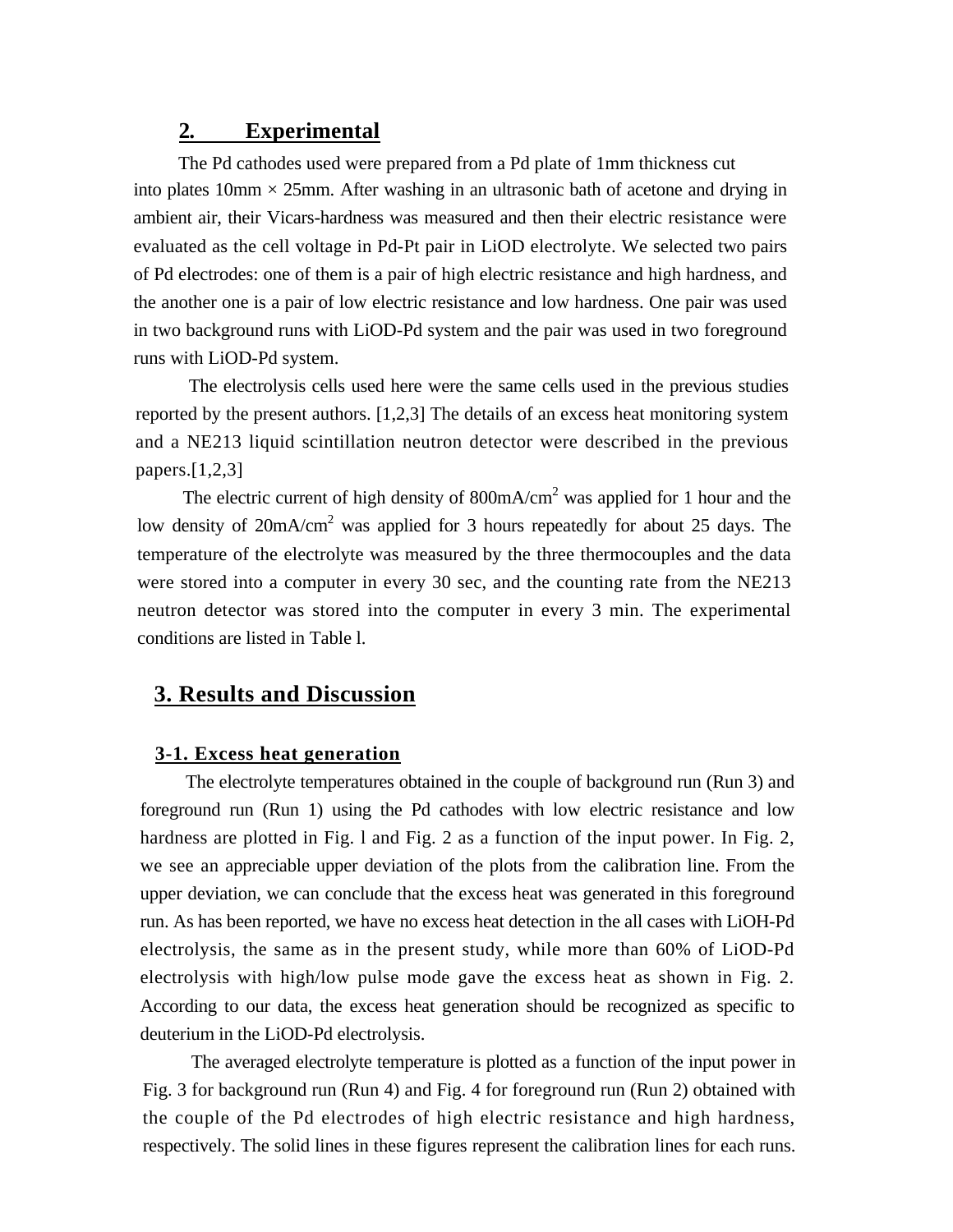In these runs, there are no clear upper deviations of the plots of the electrolyte temperatures, so it is concluded that we had no excess heat in these runs.

### **3-2. Excess neutron emission and its correlation with the excess heat generation**

The details of the evaluation of the excess neutron emission was described in the previous papers. In the present study, the correlation between the excess heat generation obtained in Run 1 (F.G.) and the excess neutron emission obtained from Run 1 and Run 3 (B.G.) is demonstrated for the electrolysis time. It is very clear that the correlation between excess neutron emission and the excess heat generation is just reversed, or anti-correlated with each other, as illustrated in Fig. 2 and Fig. 5.

In Fig. 6, we can find the neutron energy spectra from the ratio of the neutron emission rate obtained in Run 1 and that in Run 3. The result is very similar to many other data obtained and reported previously by the present authors. It can be said that the neutron emission rate is very low and the energy of the emitted neutrons varied so wide from 1 MeV to 7 MeV, and the neutrons in the higher energy region may be dominant relatively, as discussed by us [3] and by Takahashi et al.[4]

# **4. Conclusion**

The Pd plates characterized in terms of their initial electric resistance and the hardness were examined as the cathodes in the cold fusion test cell. The Pd cathodes with high electric resistance and high hardness gave no excess heat and also no excess neutron, even in the foreground run in LiOD-Pd electrolysis, while the Pd cathode with low initial electric-resistance and low hardness gave the excess heat generation and the excess neutron emission. The correlation between the excess heat generation and the excess neutron emission was found to be reversed with respect to the operation time.

Further examination should be carried out on the characteristics of Pd electrodes to clarify the key factors that satisfy reproducibility of the cold fusion phenomena.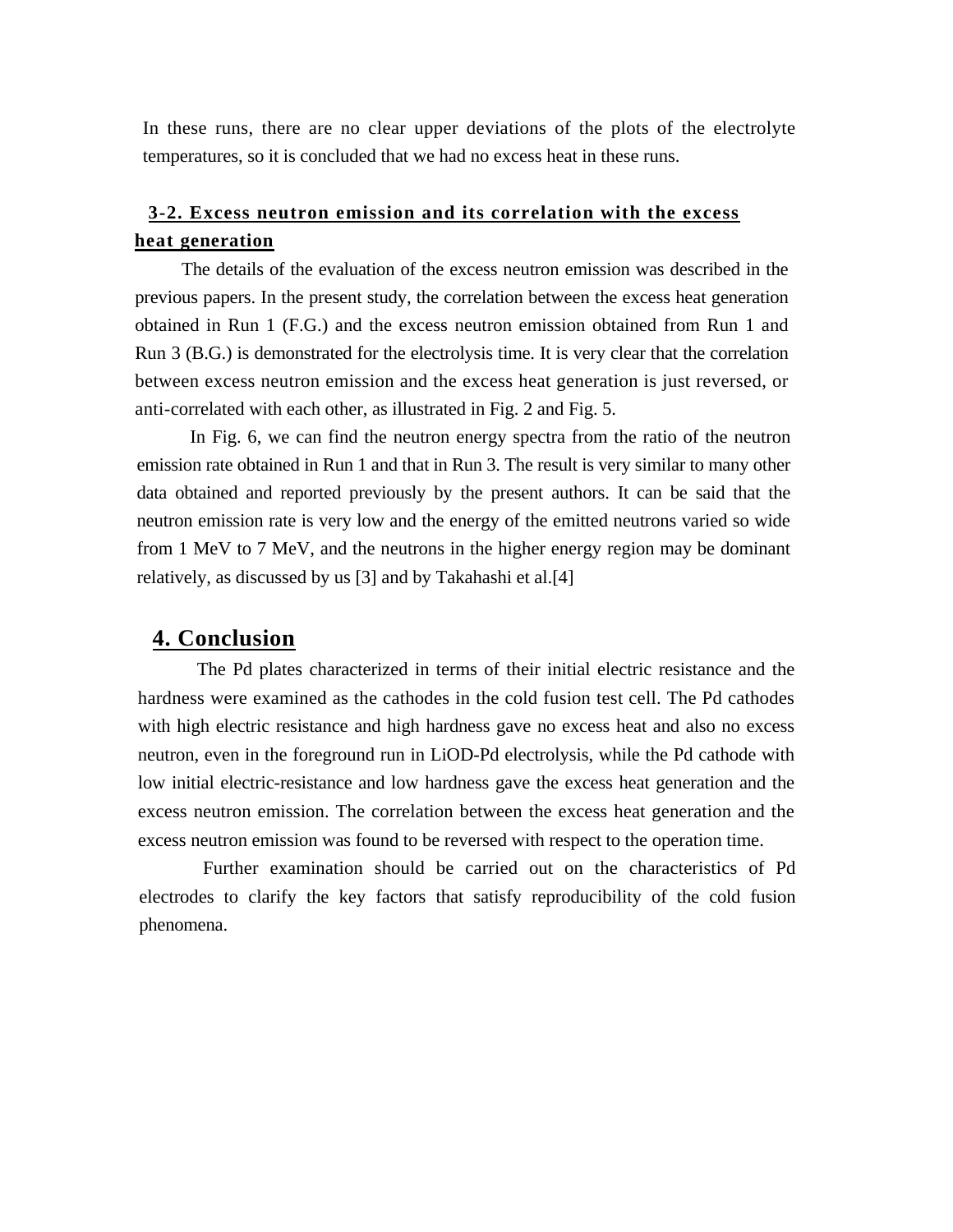|                    |                  | Hardness          | Cell Voltage               | Electrolyte | Normal       | Pulse Mode   | Measurement |
|--------------------|------------------|-------------------|----------------------------|-------------|--------------|--------------|-------------|
|                    |                  |                   | $\left( \mathrm{V}\right)$ | (1 M)       | Electrolysis | Electrolysis | System      |
|                    |                  |                   |                            |             | Runs         | Runs         |             |
| F.G.               | Run 1            | Low $(118)$       | Low $(7.5)$                | LiOD        | ⇁            | 52           |             |
| $(D_2O)$           |                  |                   |                            |             |              |              |             |
|                    | Run 2            | <b>High</b> (138) | High $(8.6)$               | LiOD        |              | 43           | П           |
| B.G.               | Run <sub>3</sub> | Low(119)          | Low $(7.5)$                | LiOH        | 9            | 29           |             |
| (H <sub>2</sub> O) |                  |                   |                            |             |              |              |             |
|                    | Run 4            | High $(136)$      | High $(8.6)$               | LiOH        | 8            | 34           | П           |

Table 1. Experimental Conditions